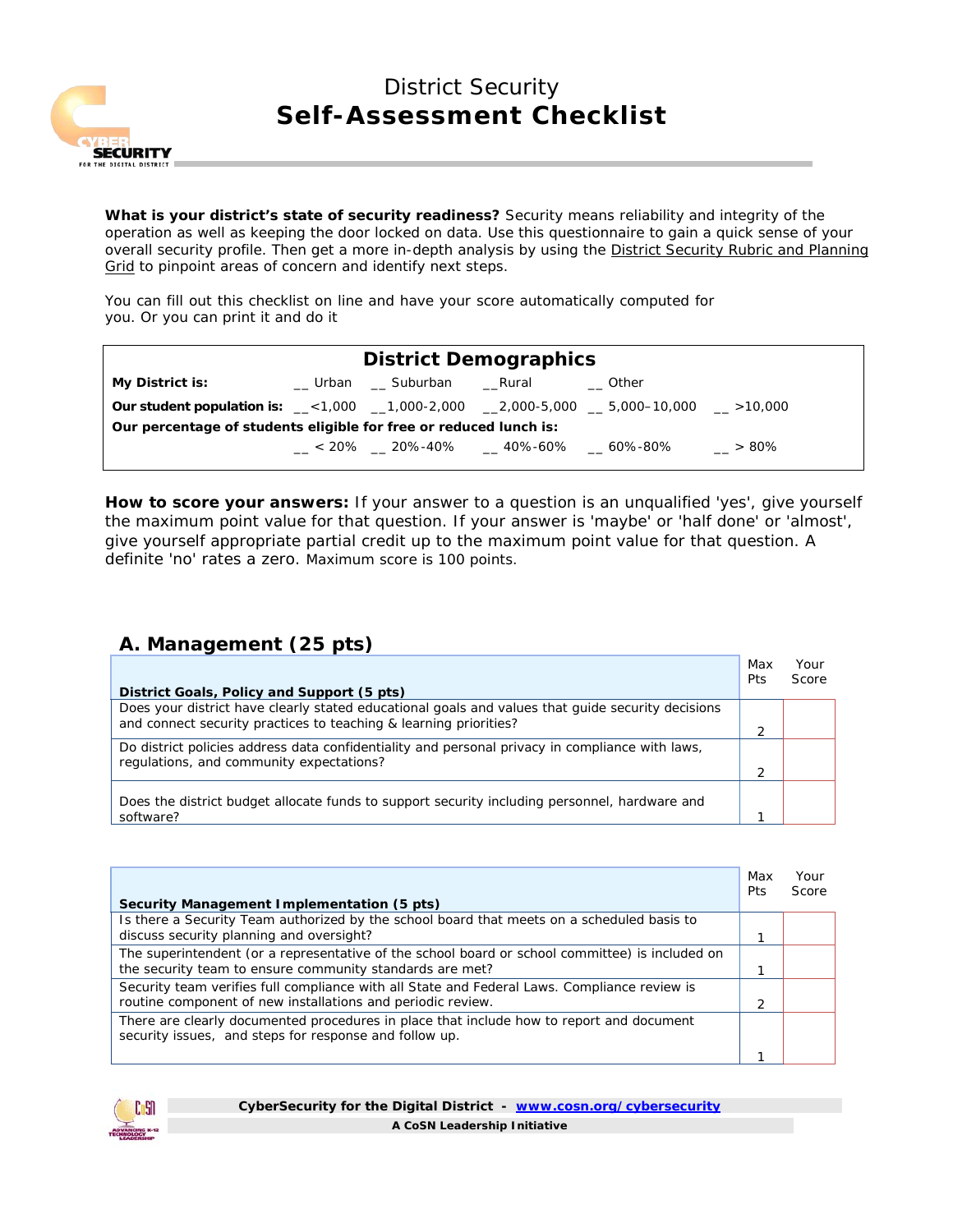

|                                                                                                                                                                   | Max<br>Pts | Your<br>Score |
|-------------------------------------------------------------------------------------------------------------------------------------------------------------------|------------|---------------|
| Security Planning and Preparedness (15 pts)                                                                                                                       |            |               |
| Security Plan: Does the district have a security plan that has been significantly reviewed and<br>updated in the past 12 months?                                  | 3          |               |
| <b>Scope of Plan:</b> Does the scope of the Security Plan include                                                                                                 |            |               |
| ▶ Benchmarks for the immediate and long-term improvement of both perimeter and internal<br>defenses?                                                              |            |               |
|                                                                                                                                                                   | 1          |               |
| $\triangleright$ Needed improvements in operations, e.g. maintenance, backup, and system monitoring?                                                              | 1          |               |
| ▶ User involvement in setting policies and methods for regular user feedback about security<br>and other operational issues?                                      | 1          |               |
| ▶ User training and communication, as well as regular communications with other<br>stakeholders?                                                                  | 1          |               |
| Security Audit: Have the district's security operations been reviewed or audited by an<br>outside group within the past two years an and internal audit annually? | 2          |               |
| If an audit was completed, have the auditors' recommendations been fully implemented?                                                                             | 2          |               |
| <b>Staffing:</b> Are staffing levels sufficient to                                                                                                                |            |               |
| Complete routine network management tasks?                                                                                                                        | 2          |               |
| Complete all security-related tasks regularly?                                                                                                                    |            |               |
| ▶ Provide customer service at appropriate levels?                                                                                                                 | 1          |               |

### **B. Technology (50 pts)**

|                                                                                                           | Max<br>Pts | Your<br>Score |
|-----------------------------------------------------------------------------------------------------------|------------|---------------|
| Perimeter Defenses (15 pts)                                                                               |            |               |
| Does your network design isolate web and email servers in a semi-isolated area commonly                   |            |               |
| referred to as a DMZ?                                                                                     | 2          |               |
| Is the network perimeter protected by a spam/content filter?                                              |            |               |
| Do the firewall/multifunction devices include virus protection?                                           | 1          |               |
|                                                                                                           | 2          |               |
| Is spam, content, and virus protection enabled on email and web servers?                                  |            |               |
|                                                                                                           | 2          |               |
| Is your IPS properly configured and fully functioning to monitor critical facilities?                     |            |               |
|                                                                                                           | 1          |               |
| Are all wireless access points fully encrypted (to WPA standards, or better)?                             | 2          |               |
| Are perimeter defenses regularly tested for vulnerability to penetration?                                 |            |               |
|                                                                                                           | 1          |               |
| Are web filters in place to comply with legal requirements, with the ability for authorized<br>overrides? |            |               |
|                                                                                                           | 1          |               |
| Is your VPN configured to provide secure access to all authorized remote users?                           |            |               |
| Are perimeter defenses regularly tested for vulnerability to penetration?                                 |            |               |
|                                                                                                           | 2          |               |



**CyberSecurity for the Digital District - [www.cosn.org/cybersecurity](http://www.cosn.org/cybersecurity) A CoSN Leadership Initiative**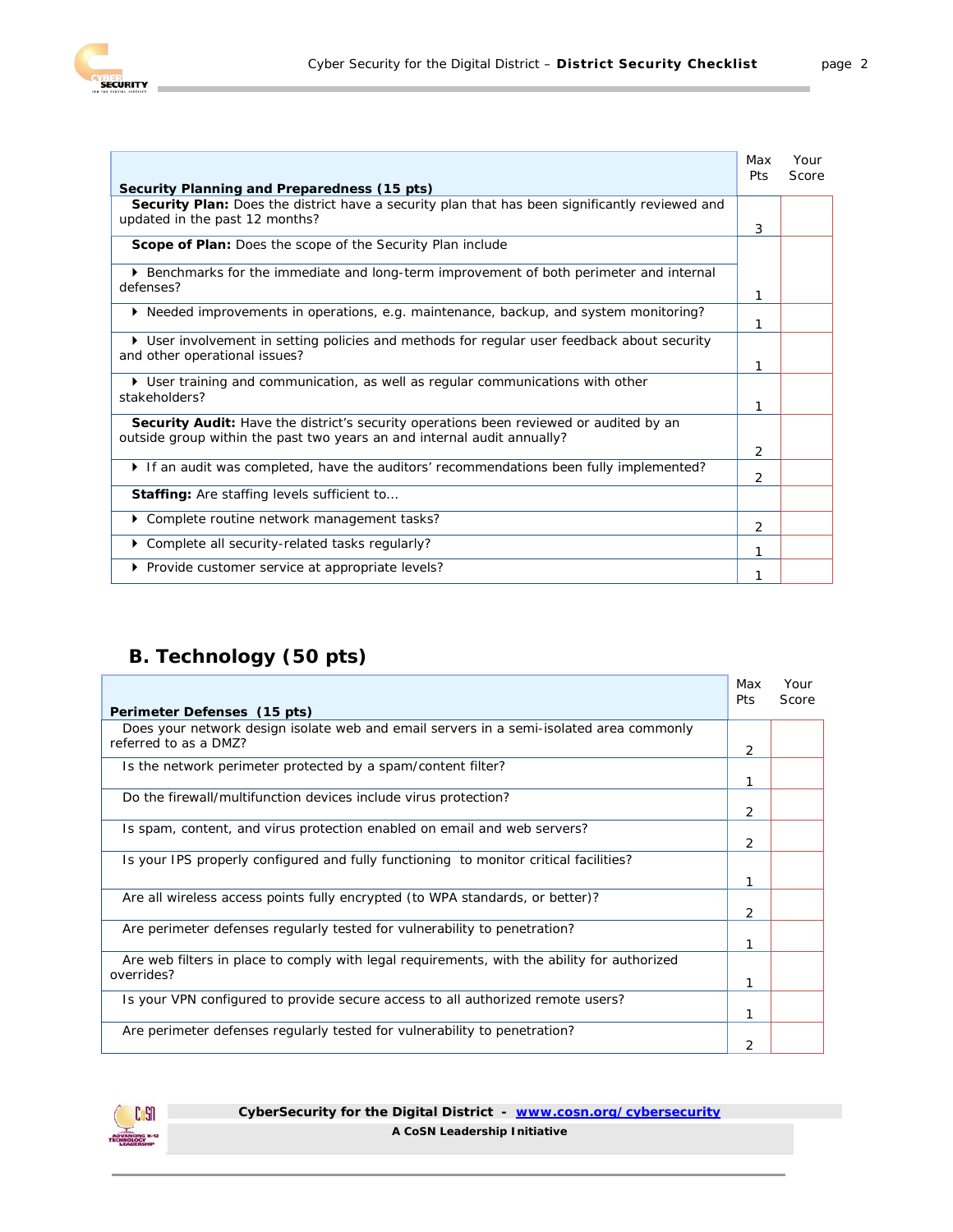

|                                                                                                                                                                                                                                                                      | Max<br>Pts | Your<br>Score |
|----------------------------------------------------------------------------------------------------------------------------------------------------------------------------------------------------------------------------------------------------------------------|------------|---------------|
| LAN Management (15 pts)                                                                                                                                                                                                                                              |            |               |
| Do you have live monitoring for network intrusion and virus protection?                                                                                                                                                                                              |            |               |
|                                                                                                                                                                                                                                                                      | 2          |               |
| Is the network fully documented, and is the equipment inventory up to date?                                                                                                                                                                                          |            |               |
|                                                                                                                                                                                                                                                                      | 3          |               |
| Are all critical servers are protected by redundant units?                                                                                                                                                                                                           |            |               |
|                                                                                                                                                                                                                                                                      | 2          |               |
| <b>Standardization and Redundancy:</b> Do you have the capacity to swap out defective                                                                                                                                                                                |            |               |
| equipment?                                                                                                                                                                                                                                                           | 2          |               |
| <b>External Partners and Vendors:</b> Have you validated the effectiveness of the data privacy<br>and intrusion security capabilities of all outside parties with whom you share data or from whom<br>you receive services (e.g. payroll, email, webhost, ISP, etc)? | 2          |               |
| <b>Are Backups</b>                                                                                                                                                                                                                                                   |            |               |
| Performed regularly?                                                                                                                                                                                                                                                 |            |               |
| Tested routinely?                                                                                                                                                                                                                                                    |            |               |
| Centrally Managed?                                                                                                                                                                                                                                                   | 1          |               |
| Stored offsite?                                                                                                                                                                                                                                                      |            |               |

| WAN Management (20 pts)                                                                                                                                                                                                                                              | Max<br>Pts     | Your<br>Score |
|----------------------------------------------------------------------------------------------------------------------------------------------------------------------------------------------------------------------------------------------------------------------|----------------|---------------|
| <b>Maintenance and Monitoring Protocols:</b>                                                                                                                                                                                                                         |                |               |
| network monitoring of bandwidth, connections, and file types                                                                                                                                                                                                         | 1              |               |
| routine preventive maintenance of desktops, LAN servers, network appliances                                                                                                                                                                                          | $\overline{2}$ |               |
| ▶ scheduled testing of network performance                                                                                                                                                                                                                           | 1              |               |
| Remote Management: Do you have the capacity to remotely rebuild desktops, and monitor,<br>update or reset LAN servers/routers from a central location? Are key staff automatically notified<br>24/7 by phone and/or email if a problem occurs?                       | 2              |               |
| <b>Segmentation:</b> Are computer connections on your network logically organized by building,<br>department or other hierarchical structure?                                                                                                                        | $\mathcal{P}$  |               |
| Patch and Virus Management: Is virus protection software installed and automatically<br>updated on every workstation?                                                                                                                                                | 2              |               |
| ▶ Are software vulnerabilities patched routinely on all workstations?                                                                                                                                                                                                | 1              |               |
| Add an additional point if patched automatically.                                                                                                                                                                                                                    | 1              |               |
| <b>External Partners and Vendors:</b> Have you validated the effectiveness of the data privacy<br>and intrusion security capabilities of all outside parties with whom you share data or from whom<br>you receive services (e.g. payroll, email, webhost, ISP, etc)? | 2              |               |
| <b>Encryption:</b> Is all student, employee and financial data is encrypted in storage and in transit?                                                                                                                                                               | 2              |               |



**CyberSecurity for the Digital District - [www.cosn.org/cybersecurity](http://www.cosn.org/cybersecurity)**

**A CoSN Leadership Initiative**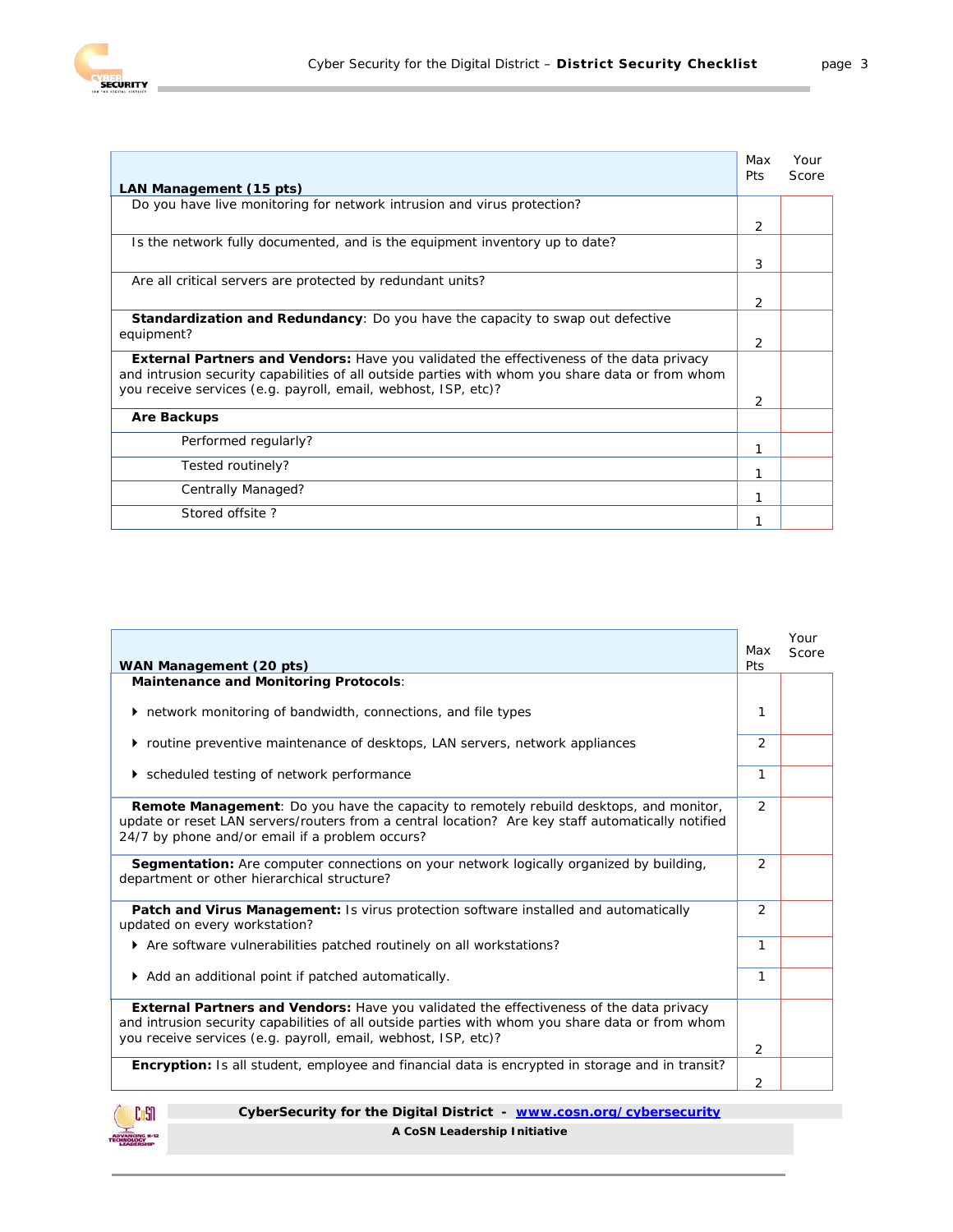

| <b>Passwords:</b> Is there a district-wide authentication and authorization policy in place and<br>actively enforced? |  |
|-----------------------------------------------------------------------------------------------------------------------|--|
| • If all computers are password protected, give yourself 1 point.                                                     |  |
| If passwords must be changed periodically, give yourself point.                                                       |  |

### **C. Business Continuity (15 pts)**

| IT Crisis Management Plan (7 pts)                                                                                                                                          | Max<br>Pts | Your<br>Score |
|----------------------------------------------------------------------------------------------------------------------------------------------------------------------------|------------|---------------|
| <b>IT Crisis Management Plan:</b> Do you have an asset based model that includes details of all<br>systems that is reviewed and updated annually?                          |            |               |
| <b>Inventory and Redundancy:</b> Does the plan include complete asses inventory and required<br>redundancies of equipment and personnel?                                   |            |               |
| Training: Are personnel trained for Crisis situations including simulations?                                                                                               |            |               |
| <b>Crisis Management:</b> Has a crisis management/operational continuity plan been written or<br>updated within the past 2 years?                                          |            |               |
| <b>Training and Testing:</b> Have staff members practiced implementing the crisis management<br>plan in the past year, and then revised the plan based on that experience? |            |               |

| Environmental Safety (4 pts)                                                                                                                                                                   | Max<br>Pts | Your<br>Score |
|------------------------------------------------------------------------------------------------------------------------------------------------------------------------------------------------|------------|---------------|
| <b>Environmental Disasters:</b> Is your network infrastructure located and installed in an area<br>protected from floods, hurricanes, tornadoes, or other regionally-relevant natural threats? |            |               |
| <b>Fire Protection:</b> Are network servers protected by appropriate alarms and fire suppression                                                                                               |            |               |
| equipment?                                                                                                                                                                                     |            |               |
| Temperature and Humidity Control: Is network equipment properly ventilated?                                                                                                                    |            |               |
| <b>Power:</b> Are all servers and network devices protected by uninterruptible power supply (UPS)                                                                                              |            |               |
| devices?                                                                                                                                                                                       |            |               |

|                                                                                                     | Max<br>Pts | Your<br>Score |
|-----------------------------------------------------------------------------------------------------|------------|---------------|
| <b>Physical Security (4 pts)</b>                                                                    |            |               |
| Secure Locations: Are all network devices located in secure facilities exclusively dedicated to     |            |               |
| network operations?                                                                                 |            |               |
| <b>Secure Infrastructure:</b> Are all switches, hubs, and wiring closets located in spaces not also |            |               |
| used by custodians, librarians, etc.?                                                               |            |               |
| <b>Equipment Security:</b> Is all equipment located in high-use areas secured to prevent theft?     |            |               |
|                                                                                                     |            |               |
| Access Control: Are computer facilities accessible to students and staff only under controlled      |            |               |
| circumstances (ID cards, entry logs)?                                                               |            |               |